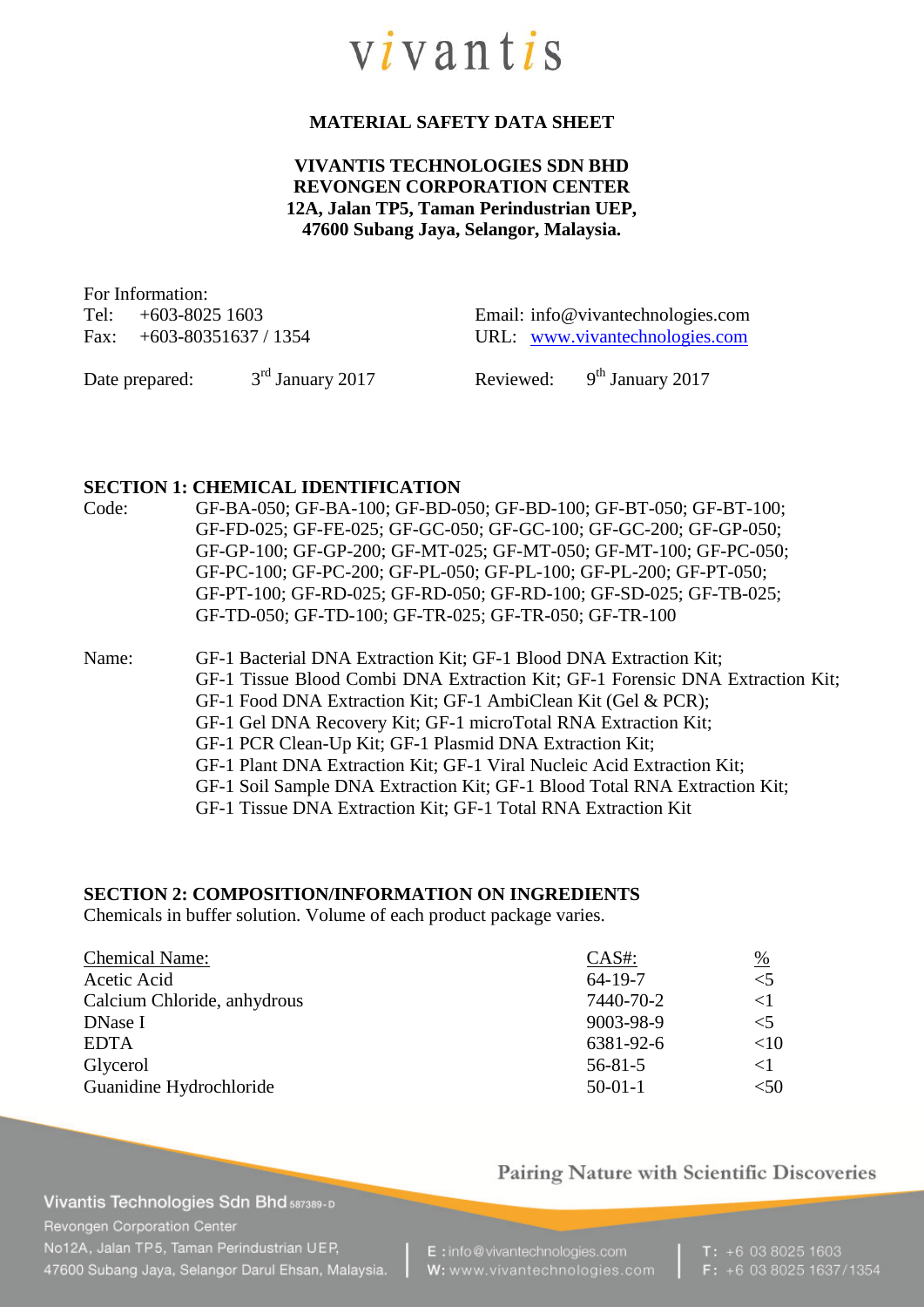# $vivantis$

| Guanidine Thiocyanate  | 593-84-0        | <60         |
|------------------------|-----------------|-------------|
| Magnesium Chloride     | 7791-18-6       | $\leq$ 1    |
| Nuclease, deoxyribo-   | 9003-98-9       | $90$        |
| Phenol Red             | 143-74-8        | $\leq$ 1    |
| Potassium Acetate      | 127-08-2        | $\leq$ 1    |
| Proteinase K           | 39450-01-6      | $<$ 5       |
| Ribonuclease A         | 9001-99-4       | $<$ 5       |
| Sodium Acetate         | $127 - 09 - 3$  | $\leq$ 2    |
| Sodium Chloride        | 7647-14-5       | $\leq$ 2.33 |
| Sodium Dodecyl Sulfate | $151 - 21 - 3$  | $<$ 8       |
| Tris Hydrochloride     | 1185-53-1       | $\leq$ 7.88 |
| Triton X-100           | $9002 - 93 - 1$ | < 50        |
| Tween 20               | 9005-64-5       | $\leq$ 1    |
|                        |                 |             |

## **SECTION 3: HAZARDS IDENTIFICATION**

The product is a kit consisting of different buffers, which different buffers are produced using individual ingredients. The classification of the ingredients can be obtained from section 3.

#### GHS Classification



Signal word: Harmful (slight)

#### **Hazard statements:**

| $H302 + H332$ : | Harmful if swallowed or if inhaled                                        |
|-----------------|---------------------------------------------------------------------------|
| H315:           | Causes skin irritation                                                    |
| H317:           | May cause an allergic skin reaction                                       |
| H318:           | May cause serious eye damage                                              |
| H334:           | May cause allergy or asthma symptoms or breathing difficulties if inhaled |

## **Precautionary statements:**

| P261:                         |                                                                           |
|-------------------------------|---------------------------------------------------------------------------|
| $P305 + P351 + P338 + P310$ : | Rinse cautiously with water for at least 15 minutes if contect with eyes. |
|                               | Remove contact lenses, if present and easy to do and continue rinsing.    |
|                               | Call a poison center or doctor or physician immediately.                  |
| $P342 + P311$ :               | Call a poison center or doctor or physician if experiencing respiratory   |
|                               | symptoms.                                                                 |
| $P362 + P364$ :               | Take off contaminated clothing and wash it before use.                    |
|                               |                                                                           |

# Pairing Nature with Scientific Discoveries

Vivantis Technologies Sdn Bhd 587389-D Revongen Corporation Center No12A, Jalan TP5, Taman Perindustrian UEP, 47600 Subang Jaya, Selangor Darul Ehsan, Malaysia.

E: info@vivantechnologies.com W: www.vivantechnologies.com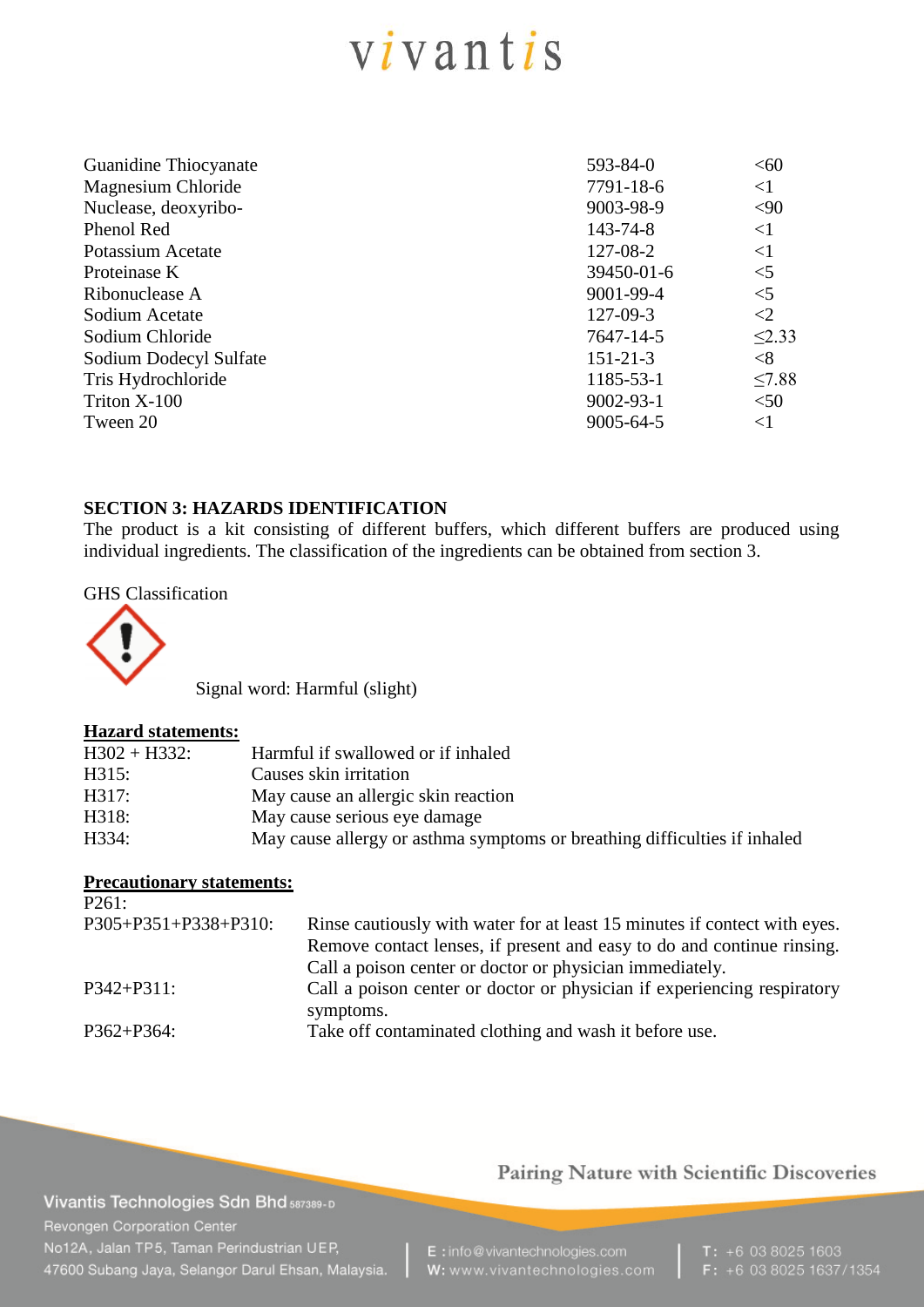

#### **SECTION 4: FIRST-AID MEASURES**

In case of inhalation, remove to fresh air. If unconscious, place in recovery position. Seek medical assistance if there are problems.

In case of skin contact, wash with soups and excess water for at least 15 minutes. Seek medical assistance if irritation is persistent.

In case of eye contact, wash copiously with water for up to 15 minutes. Small amounts splashed into eyes can cause tissue damage and blindness. Remove contact lenses and continue rinsing. Seek medical assistance if there is persistent irritation.

In case of ingestion, wash out mouth with water and drink afterwards plenty of water provided the person is conscious. Do not induce vomiting. Do not give milk or alcoholic beverages. Never give anything by mouth to an unconscious person. Seek medical assistance if there is abdominal discomfort.

#### **SECTION 5: FIRE FIGHTING MEASURES**

Use extinguishing measures that are appropriate to local circumstances and the surrounding environment.

Suitable extinguishing media: Alcohol resistant foam, carbon dioxide, dry chemical, or water spray or water spray Hazardous combustion products: Carbon dioxide, carbon monoxide, dense smoke Upper flammable limit: Not available Lower flammable limit: Not available

Water or foam may cause frothing if liquid is burning but it still may be a useful extinguishing agent if carefully applied to the fire. Do not direct a water stream directly into the hot burning liquid. Use water spray/fog for cooling.

During fire-fighting, do not enter fire area without proper protection including self-contained breathing apparatus and full protective equipment. Fight fire from a safe distance and a protected location due to the potential of hazardous vapors and decomposition products.

Wear self-contained breathing apparatus for firefighting if necessary.

Collect contaminated fire extinguishing water separately. This must not be discharged into drains. Fire residues and contaminated fire extinguishing water must be disposed of in accordance with local regulations.

#### **SECTION 6: ACCIDENTAL RELEASE MEASURES**

For personal protection, use personal protective equipment and clothing as needed. Ensure adequate ventilation.

For environmental precautions, prevent product from entering drains. Prevent further leakage or spillage if safe to do so. Exposure to the spilled material may be irritating or harmful. Additional precautions may be necessary based on special circumstances created by the spill including: the material spilled, the quantity of the spill, the area in which the spill occurred.

For cleaning up, soak up with inert absorbent material (e.g. sand, silica gel, acid binder, universal binder, sawdust). Keep in suitable and closed containers for disposal.

Vivantis Technologies Sdn Bhd 587389-D Revongen Corporation Center No12A, Jalan TP5, Taman Perindustrian UEP, 47600 Subang Jaya, Selangor Darul Ehsan, Malaysia. Pairing Nature with Scientific Discoveries

E: info@vivantechnologies.com W: www.vivantechnologies.com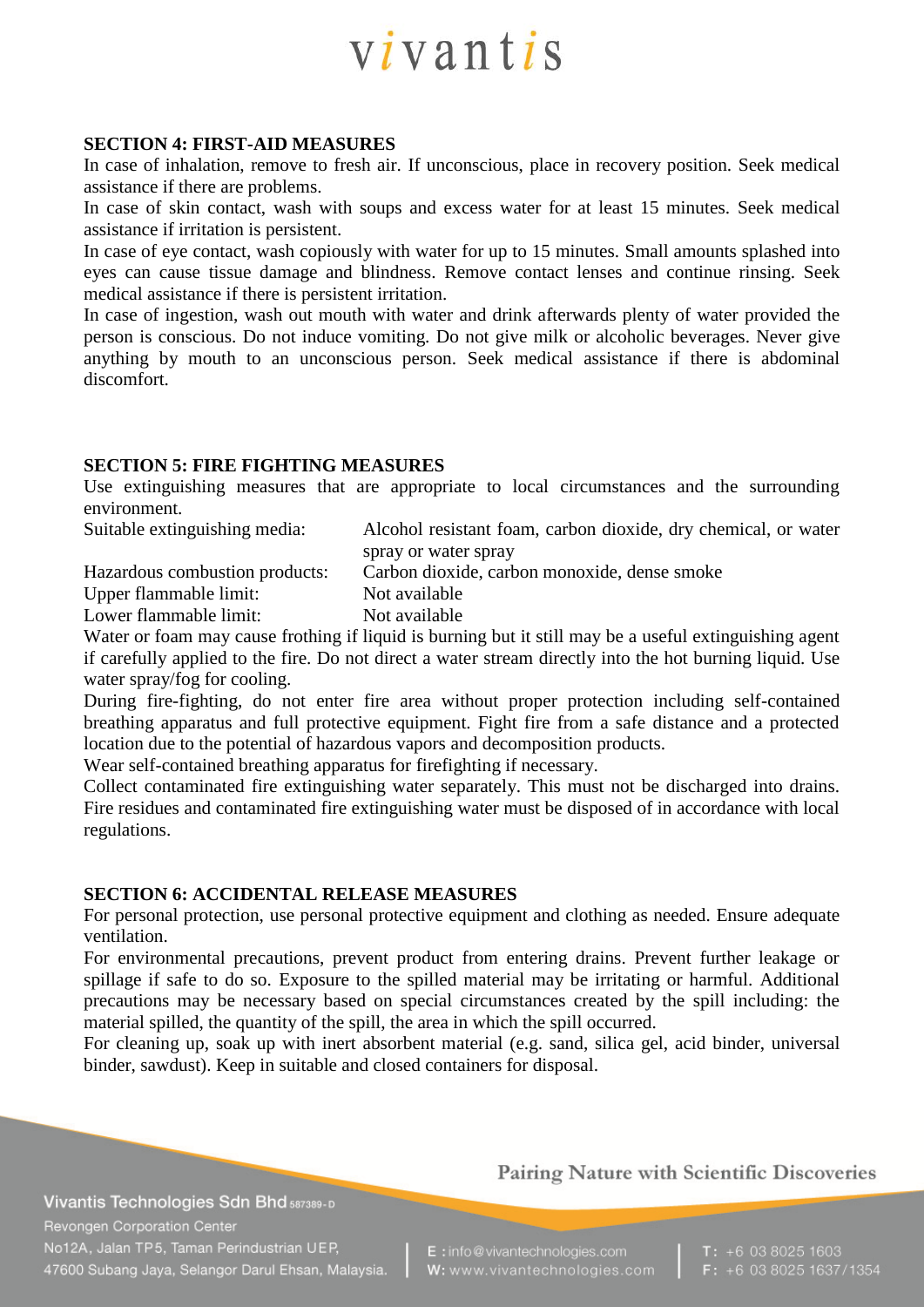

## **SECTION 7: HANDLING AND STORAGE**

Keep containers tightly closed in a dry, cool and well-ventilated place to protect product quality. Handle in accordance with good industrial hygiene and safety practice. Avoid creating dust and tearing bags.

Wash thoroughly after handling; remove contaminated clothing and wash before re-use.

For safe handling, avoid contact with skin and eyes. Avoid exposure by obtaining special instructions before use. Avoid smoking, eating and drinking in application area. Provide sufficient air exchange and/or exhaust in work rooms. To prevent leaks or spillages from spreading, provide a suitable liquid retention system.

## **SECTION 8: EXPOSURE CONTROLS/PERSONAL PROTECTION**

This product does not contain any hazardous materials with occupational exposure limits established by the region specific regulatory bodies.

#### **Eye protection**

An eye wash station must be available where this product is used. Wear chemical goggles.

#### **Skin protection**

Avoid skin contact by wearing chemically resistant gloves, a lab coat and other protective equipment depending upon conditions of use. Inspect gloves for chemical break-through and replace at regular intervals. Clean protective equipment regularly. Wash hands and other exposure areas with mild soap and water before eating, drinking, and when leaving work. Have a safety shower available.

#### **Respiratory protection**

A respiratory protection program that meets OSHA's 29 CFR 1910.134 and ANSI Z88.2 requirements must be followed whenever workplace conditions warrant a respirator's use.

#### **SECTION 9: PHYSICAL AND CHEMICAL PROPERTIES**

Different kits have different buffers, the chemical properties are different for different buffers. Appearance: Liquid

|                              |                                          | White lyophilized form – Proteinase K and carrier RNA        |
|------------------------------|------------------------------------------|--------------------------------------------------------------|
| Color:                       | Colorless                                |                                                              |
| Odor:                        | Odorless                                 |                                                              |
| $pH$ :                       | different pH for different buffers       |                                                              |
| <b>Melting Point:</b>        | No data available                        |                                                              |
| <b>Boiling Point:</b>        | No data available                        |                                                              |
|                              | <b>RNase-free Water:</b>                 | $100^{\circ}$ C                                              |
| <b>Flash Point:</b>          | No data available                        |                                                              |
| Ignition Point:              | No data available                        |                                                              |
| Flammability:                |                                          | The product is not flammable and does not sustain combustion |
| <b>Explosive Properties:</b> | No data available                        |                                                              |
| <b>Oxidizing Properties:</b> | substance is not classified as oxidizing |                                                              |
| Vapour Pressure:             | No data available                        |                                                              |
|                              | <b>RNase-free Water:</b>                 | 23 hPa $(20^{\circ}C)$                                       |
| <b>Relative Density:</b>     | No data available                        |                                                              |

Vivantis Technologies Sdn Bhd 587389-D Revongen Corporation Center No12A, Jalan TP5, Taman Perindustrian UEP, 47600 Subang Jaya, Selangor Darul Ehsan, Malaysia. Pairing Nature with Scientific Discoveries

E: info@vivantechnologies.com W: www.vivantechnologies.com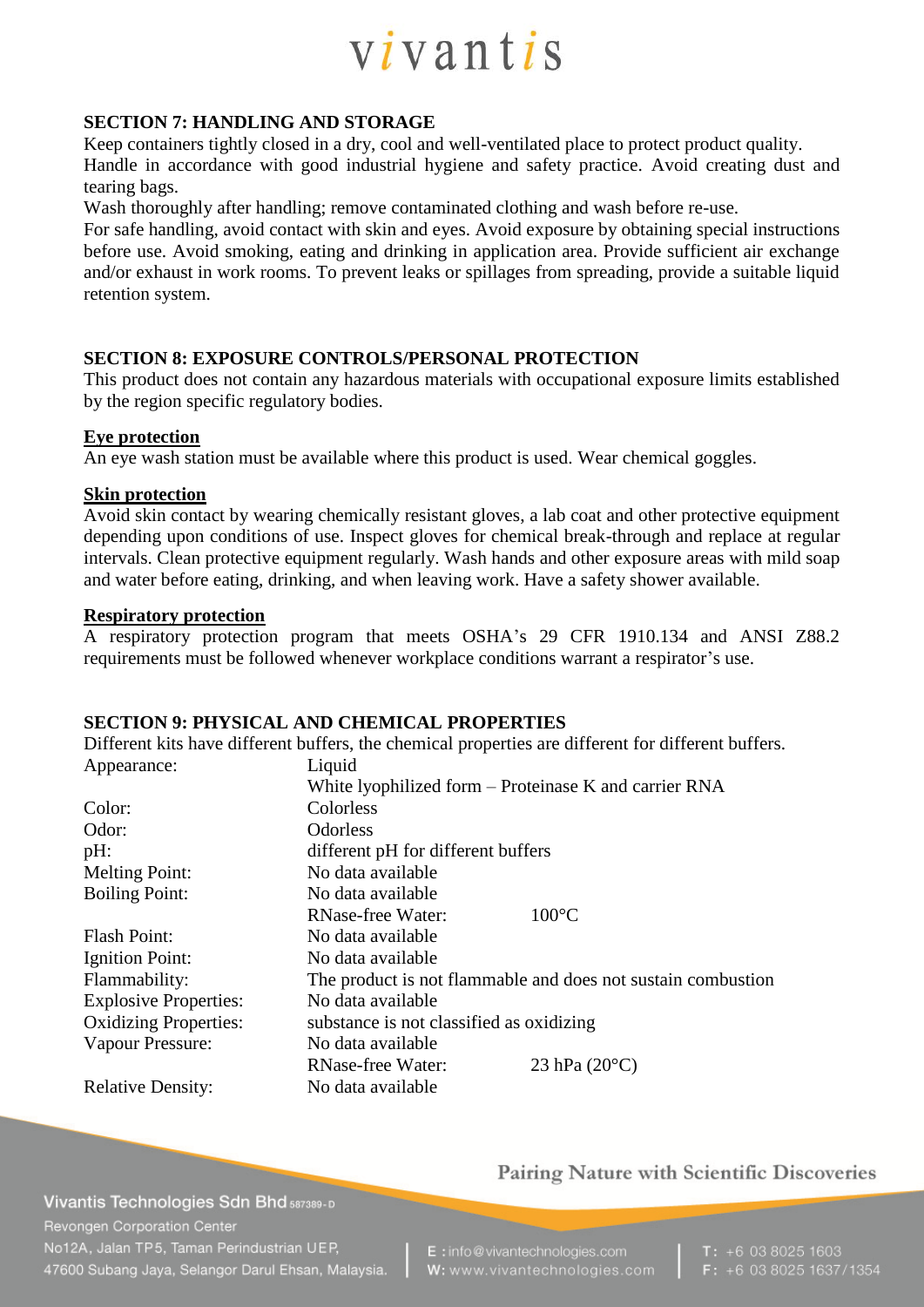

| Water Solubility: |  |
|-------------------|--|
| Viscosity:        |  |

completely miscible No data available

## **SECTION 10: STABILITY AND REACTIVITY**

| Stability:                                   | Stable under normal conditions           |
|----------------------------------------------|------------------------------------------|
| Conditions to be avoided:                    | Heat, flames and sparks                  |
| Materials to avoid:                          | Strong acids and oxidizing agents, bases |
| Hazardous decomposition products: None known |                                          |
| Hazardous polymerization:                    | Hazardous polymerization will not occur  |

## **SECTION 11: TOXICOLOGICAL INFORMATION**

Acute toxicity: Harmful if swallowed

## **Acute oral toxicity:**

| LD50 oral $-$ rat $-$ 2000mg/kg     |
|-------------------------------------|
| LD50 oral $-$ rabbit $-$ 2300mg/kg  |
| LD50 oral $-$ rat $-$ 475 mg/kg     |
| LD50 oral – mouse – $571$ mg/kg     |
| LD50 oral – rat – 1900 – 5000 mg/kg |
| LD50 oral $-$ rat - 1288mg/kg       |
| LD50 oral $-$ rabbit $-$ 500mg/kg   |
|                                     |

#### **Acute inhalation toxicity:**

Guanidine hydrochloride:  $LC50$  – female rat – 3.2mg/l, 4hrs LC50 – male and female rat – 5.4mg/l, 4hrs LC50 – male rat –  $7.7 \text{mg/l}$ , 4hrs

## **Acute dermal toxicity:**

| Guanidine hydrochloride: | LD50 dermal – rabbit - > 2001 mg/kg |
|--------------------------|-------------------------------------|
| Triton $X-100$ :         | LD50 dermal – rabbit - > 3000 mg/kg |
| Sodium dodecyl sulfate:  | LD50 dermal $-$ >10g/kg             |

#### **Primary irritant effect:**

On the skin and eye: no irritating effect Sensitization: no sensitizing effects known

| Carcinogenicity:                                    |  |
|-----------------------------------------------------|--|
| Germ cell mutagenicity:                             |  |
| Reproductive toxicity:                              |  |
| Aspiration toxicity:                                |  |
| Specific target organ toxicity $-$ single exposure: |  |
| Specific target organ toxicity – repeated exposure: |  |

No classified based on available information No classified based on available information No classified based on available information No classified based on available information No classified based on available information No classified based on available information

## **Other Toxicological Information**

Contains a substance(s) that is a possible reproductive system hazard based on high dose tests with laboratory animals.

## Vivantis Technologies Sdn Bhd 587389-D Revongen Corporation Center No12A, Jalan TP5, Taman Perindustrian UEP, 47600 Subang Jaya, Selangor Darul Ehsan, Malaysia.

## Pairing Nature with Scientific Discoveries

E: info@vivantechnologies.com W: www.vivantechnologies.com